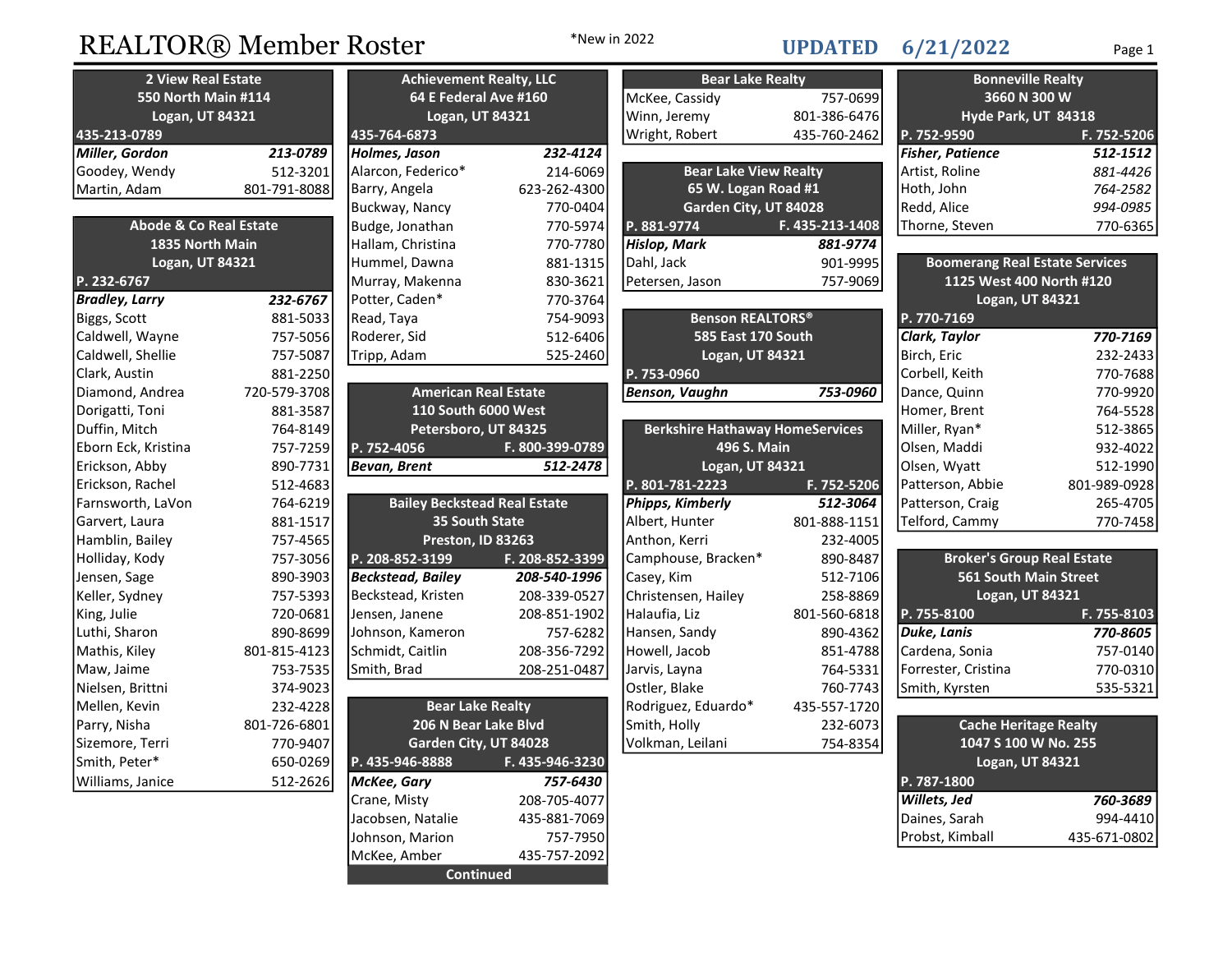| <b>CASH Real Estate</b>   |              | Century 21 N&N REALTORS®              |              | <b>Coldwell Banker Gold Key Realty</b> |              | <b>Cornerstone Real Estate Professionals</b> |              |
|---------------------------|--------------|---------------------------------------|--------------|----------------------------------------|--------------|----------------------------------------------|--------------|
| 1721 North 400 East #6787 |              | Saunders, Kyle                        | 881-1454     | <b>Standing, Kyle</b>                  | 374-8745     | 565 W 465 N Ste 100                          |              |
| Logan, UT 84341           |              | Seedall, Kristen                      | 760-1223     | Strange, Lindsay*                      | 385-289-7152 | Providence, UT 84332                         |              |
| P. 801-598-6537           |              | Simpson, Michelle                     | 230-1530     | Swenson, Scott                         | 770-9333     | P. 787-8683                                  | F. 752-4498  |
| <b>Taylor, Gail</b>       | 435-754-7754 |                                       |              | Tibbitts, Dylan                        | 208-670-1580 | <b>Brown, Robert</b>                         | 760-1113     |
|                           |              |                                       |              | Ure, Kimbertson                        | 757-9713     | Anderson, Jaren                              | 999-0494     |
| Century 21 N&N REALTORS®  |              | <b>CityFront Realty</b>               |              | Walk, Theresa                          | 881-2574     | Barfuss, Josh                                | 557-6486     |
| 150 East 400 North        |              | 550 N. Main Street #315               |              | Welsh, Larry                           | 770-8000     | Beckstead, Melissa                           | 208-851-0622 |
| Logan, UT 84321           |              | Logan, UT 84321                       |              | Welsh, Roger                           | 760-3400     | Bodily, Maddie                               | 801-831-3257 |
| P. 752-5000               | F. 753-8055  | P. 787-8351                           | F. 213-1444  | Williams, Joe                          | 232-2951     | Chambers, Kiana                              | 881-2628     |
| Nixon Jr., E. Jack        | 757-1840     | Pierce, Brady                         | 994-0075     | Wood, Laura                            | 764-8450     | Cole, Dave                                   | 208-851-0083 |
| Adair, Ron                | 512-2667     | Dattage, Jenna                        | 801-513-9860 |                                        |              | Evans, Kaleb                                 | 535-5452     |
| Bearnson, Alex            | 757-6403     | Killian, D. Brad                      | 801-494-9988 | <b>Connect Real Estate</b>             |              | Federico, Dylan                              | 764-6967     |
| Bennett, Tiffanie         | 232-2076     | Pierce, Kaylor                        | 294-7938     | 528 N. Main St                         |              | Fiefia, Walter                               | 994-0271     |
| Brady, Christopher        | 760-3969     | Wakefield, Troy                       | 770-0331     | Logan, UT 84321                        |              | Godfrey, Danny                               | 770-1277     |
| Budge, Tyson              | 994-1622     |                                       |              | P. 770-9700                            |              | Godfrey, Kirsten                             | 760-2562     |
| Duke, Paul                | 801-726-4218 | Coldwell Banker, Gold Key Realty Inc. |              | Reeder, Cody                           | 770-9700     | Godfrey, Marie                               | 770-8969     |
| Dunkley, Kent             | 757-6099     | 135 S. Main Street                    |              | Burnett, Shawn                         | 801-828-5686 | Hunter, Carrie                               | 881-6007     |
| Dunkley, Teri             | 757-2506     | Logan, UT 84321                       |              | Sanders, Steven                        | 994-4313     | Hyer, Cody                                   | 535-6400     |
| Flandro, David            | 363-6430     | P. 753-8824                           | F. 755-3009  | Tobey, Rachel                          | 385-229-7997 | Jensen, Rick                                 | 363-5112     |
| Gonzalez, Trevor          | 512-9519     | Pond, Dan                             | 770-1889     |                                        |              | Marcyes, David                               | 890-9822     |
| Henderson, Greg           | 890-9293     | Astle, Troy                           | 720-3195     | <b>Cornerstone Real Estate IDAHO</b>   |              | McClung, Casey                               | 294-5225     |
| Johnson, Travis           | 760-0818     | Avery, Michael*                       | 612-242-4993 | 655 S 400 E, Ste. 200                  |              | Montgomery, Alaina                           | 770-5353     |
| Knowles, Shanna           | 757-1843     | Cassett, Savannah*                    | 915-0443     | Preston, ID 83263                      |              | Nelson, Barrett                              | 760-4914     |
| Lawyer, Brent             | 770-8396     | Christiansen, Heidi                   | 770-9460     | P. 208-852-3000                        | F. 752-4498  | Niemann, Savannah                            | 232-8022     |
| Livingston, Kyle          | 764-2570     | Cragun, Trent                         | 760-1700     | Beckstead, Mark                        | 208-221-1277 | Owens, Janet                                 | 881-2883     |
| Marshall, Deolinda        | 512-7386     | Farner, Scott                         | 757-6611     | Almond, Amber                          | 208-406-7471 | Owens, Lenard                                | 770-7986     |
| Marshall, Ron             | 512-2840     | Fenton, Jason                         | 764-6698     | Beckstead, Amy                         | 208-221-1926 | Rasmussen, Andy                              | 760-0089     |
| McBride, Laurel           | 770-4439     | Fjeldsted, Kristan                    | 770-1726     | <b>Blotter, Misty</b>                  | 208-240-8582 | Rigby, Clark                                 | 757-4822     |
| Nyman, Amy                | 770-0579     | Harris, Laurie                        | 764-2091     | Bodily, Troy                           | 801-628-6019 | Sanchez, Gilberto                            | 661-742-9773 |
| Olsen, Sherri             | 213-0676     | Johnson, Colton                       | 764-3375     | Brown, Tyler                           | 208-339-5481 | Savage, Heather                              | 770-2890     |
| Orr, Larry                | 881-1158     | Johnson, Shayna                       | 890-4069     | Daniels, Tanner                        | 208-272-1506 | Schiffman, Mindi                             | 764-7122     |
| Redd, Christian           | 770-6884     | Kirkham, Carol                        | 801-698-8452 | Hansen, Linda                          | 208-760-0138 | Tolman, Chris                                | 232-8442     |
| Ripplinger, Eric          | 770-3093     | Leishman, Bruce                       | 770-3033     | Hansen, Michael                        | 801-510-1121 | Tolman, Nancy                                | 232-2488     |
| Rowley, Jeff              | 801-641-5296 | Lewis, Dirk                           | 881-2648     | Harmon, Virginia                       | 760-0008     | Van Leeuwen, Anne                            | 818-497-5915 |
| <b>Continued</b>          |              | MacDonald, Mark                       | 850-0812     | Hubbard, Kevin                         | 208-221-6499 | Walbeck, Isaac                               | 208-420-6857 |
|                           |              | Morris, Hunter*                       | 801-719-1635 | Montes, Trisha                         | 208-530-2972 | White, Collin                                | 435-770-8062 |
|                           |              | Moser, Jess                           | 720-2350     | Sharp, William                         | 208-339-1750 | Williams, Chris                              | 999-9686     |
|                           |              | Nicholas, Wade                        | 760-8483     | Wall, Brad                             | 208-760-7690 | Wolford, Michael                             | 237-3130     |
|                           |              | Pond, Kimberly                        | 232-1984     |                                        |              |                                              |              |
|                           |              | Popoca, Erick*                        | 512-2574     |                                        |              |                                              |              |

**Continued**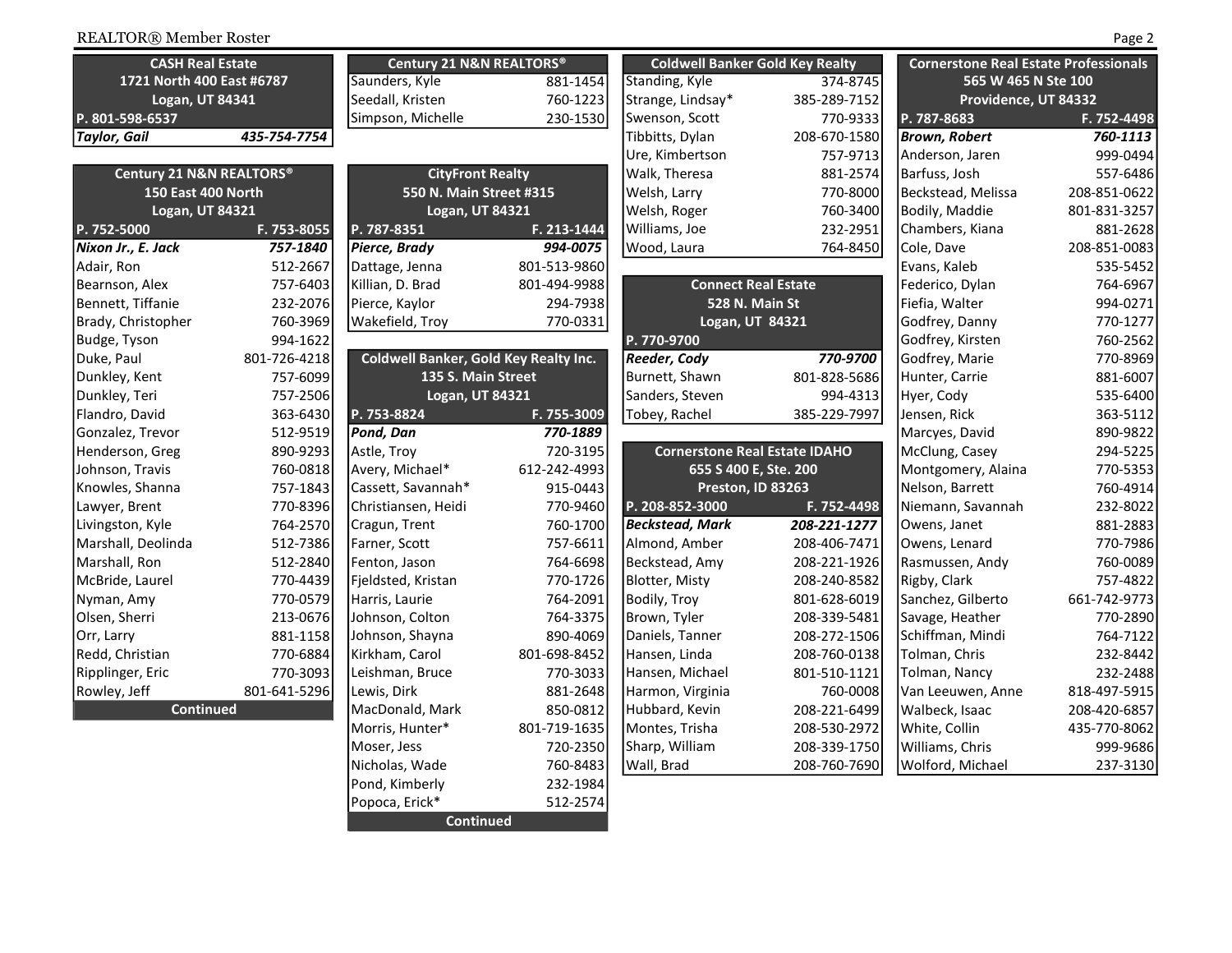| <b>Crescent Ridge Realty</b>  | Dwe          |                |
|-------------------------------|--------------|----------------|
| <b>280 S Main</b>             |              | Gibbs, Chris   |
| <b>Mendon, UT 84325</b>       |              | Gibbs, Jodi    |
| P. 213-6929                   |              | Gibson, Kaid   |
| Brown, Logan                  | 213-6929     | Gnehm, Jayd    |
| Brown, Aldin                  | 890-7660     | Griffin, Mary  |
| Brown, Braden                 | 764-9378     | Hale, Whitne   |
| Checketts, Zachry             | 890-2779     | Harmon, Clai   |
| Conrad, Roger                 | 801-362-7344 | Hinkleman, Il  |
| Crapse, Lingxiaoyan           | 949-899-5803 | Kirkman, Dav   |
| Dean, Mitchell*               | 881-5324     | Low, Andrea    |
| Payne, Teancum                | 232-1855     | Low, Ethan*    |
| Simonsen, London              | 801-404-2179 | Low, Josh      |
| Teuscher, Ethan               | 890-2121     | Lundskog, Ci   |
|                               |              | Merrill, Tyler |
| <b>Davis &amp; Associates</b> |              | Moss, L. Gay   |
| 445 E 4300 S                  |              | Nelson, MaK    |
| <b>Nibley, UT 84321</b>       | Newman, Ad   |                |
| P. 752-7611<br>F. 752-6027    |              | Nunez, Justir  |
| Davis, Karl                   | 757-9630     | Owens, Robe    |
|                               |              | Parker, Brent  |
|                               |              | Parker, Sharc  |
| Dwell Realty Group IIC        |              | Parkinson Ka   |

| <b>Dwell Realty Group, LLC.</b> | Parkinson, Kayleen |                       |
|---------------------------------|--------------------|-----------------------|
| 850 North 200 West              |                    | Peel, Gary            |
| <b>Logan, UT 84341</b>          |                    | Peel, TesAnn          |
| P. 755-9110                     | F. 755-9131        | Player, Nathan        |
| Wilson, Andrea                  | 757-2678           | Rudd, Tiffani         |
| Allsop, Kenneth                 | 890-9810           | Rupp, David           |
| Allsop, Kristen                 | 760-3741           | Smith, Skyler         |
| Armajo, Maja                    | 755-9110           | Sorensen, Nikitta     |
| Baird, Holley                   | 213-0801           | Starnes, Joy          |
| Bodily, Travis                  | 881-1124           | Tippetts, James       |
| Bodily, Wendy                   | 999-8518           | Wilson, Grey          |
| Bradley, Karen                  | 232-8013           |                       |
| Brown, Heidi                    | 208-851-2671       |                       |
| Brown, John*                    | 530-249-7391       |                       |
| Budd, Eric                      | 512-5943           |                       |
| Cabrera, Dezirae                | 265-5635           | <b>Dwell Realty G</b> |
| Cook, Mathew                    | 764-4779           | 1492 South 8          |
| Cooper, Justin                  | 757-4603           | <b>Woods Cro</b>      |
| Darley, Tyla                    | 232-6346           | P. 764-7979           |
| Dehart, Katherin                | 764-9027           | Hernandez, Bayron     |
| Fronk, Kristine                 | 770-0192           |                       |
| <b>Continued</b>                |                    |                       |

| <b>Crescent Ridge Realty</b>    |              | <b>Dwell Realty Group, LLC.</b>     |              | <b>Eccles Henline LLC</b> |                     | <b>Equity Real Estate - Davis</b>   |                       |  |
|---------------------------------|--------------|-------------------------------------|--------------|---------------------------|---------------------|-------------------------------------|-----------------------|--|
| 280 S Main                      |              | Gibbs, Chris                        | 770-4865     |                           | 537 East 1150 North |                                     | 920 E Chambers St #17 |  |
| Mendon, UT 84325                |              | Gibbs, Jodi                         | 770-8071     | Logan, UT 84341           |                     | <b>Ogden, UT 84403</b>              |                       |  |
| P. 213-6929                     |              | Gibson, Kaiden                      | 801-615-3781 | P. 713-5358               |                     | P. 801-784-1023                     | F. 877-226-7991       |  |
| Brown, Logan                    | 213-6929     | Gnehm, Jayden                       | 799-4441     | Henline, Barry            | 713-5358            | Lee, Eric                           | 801-651-3071          |  |
| Brown, Aldin                    | 890-7660     | Griffin, Mary                       | 435-232-2279 | Eccles, Chris             | 801-503-2515        | Baugh, Carrie                       | 435-764-8269          |  |
| Brown, Braden                   | 764-9378     | Hale, Whitney                       | 881-7866     | Eccles, Jon               | 512-9250            | Christensen, Darren                 | 801-949-5974          |  |
| Checketts, Zachry               | 890-2779     | Harmon, Claudia                     | 764-5906     | Loosli, Jeff              | 994-0881            | Clark, Steve                        | 770-1661              |  |
| Conrad, Roger                   | 801-362-7344 | Hinkleman, Ilana                    | 265-5800     | Mayo, Richard             | 512-5317            | Gardner, Lori                       | 535-1830              |  |
| Crapse, Lingxiaoyan             | 949-899-5803 | Kirkman, David                      | 881-0900     |                           |                     | Hoey, Gary                          | 770-9390              |  |
| Dean, Mitchell*                 | 881-5324     | Low, Andrea                         | 512-6076     | Engel & Völkers - Logan   |                     | Kunz, David                         | 512-2049              |  |
| Payne, Teancum                  | 232-1855     | Low, Ethan*                         | 435-512-8373 | <b>112 East 100 North</b> |                     | Mays, Landon                        | 890-8286              |  |
| Simonsen, London                | 801-404-2179 | Low, Josh                           | 764-5430     | Logan, UT 84321           |                     | Mays, Melissa                       | 890-8177              |  |
| Teuscher, Ethan                 | 890-2121     | Lundskog, Cindy                     | 230-5058     | P. 787-4499               |                     | Meier, Jon                          | 938-8571              |  |
|                                 |              | Merrill, Tyler                      | 237-8389     | Youngblood, Jette         | 770-8840            | Merrell, Valerie                    | 801-678-2761          |  |
| <b>Davis &amp; Associates</b>   |              | Moss, L. Gay                        | 213-5800     | Anderson, Jana            | 770-9095            | Newman, Jeremy                      | 801-698-0133          |  |
| 445 E 4300 S                    |              | Nelson, MaKenzee                    | 265-5212     | Andrus, Brittany          | 363-5692            | Nielsen, Jennifer                   | 760-3307              |  |
| <b>Nibley, UT 84321</b>         |              | Newman, Adam                        | 801-889-5517 | Andrus, Ronald            | 232-6935            | Thomas, Ross                        | 915-7500              |  |
| P. 752-7611                     | F. 752-6027  | Nunez, Justin                       | 764-4994     | Christensen, Kelcee*      | 563-6962            | Vasquez, Jesse                      | 999-9904              |  |
| Davis, Karl                     | 757-9630     | Owens, Robert                       | 465-8550     | Christensen, Sarah        | 374-1877            | Weinberger, Lori                    | 801-643-3755          |  |
|                                 |              | Parker, Brent                       | 881-1000     | Cornia, Whitney           | 770-9784            | Winmill, Aimee*                     | 841-7214              |  |
|                                 |              | Parker, Sharon                      | 881-2140     | Cummings, Cynthia         | 512-6799            |                                     |                       |  |
| <b>Dwell Realty Group, LLC.</b> |              | Parkinson, Kayleen                  | 760-0320     | Davis, Spencer            | 659-6604            | <b>Equity Real Estate Solutions</b> |                       |  |
| 850 North 200 West              |              | Peel, Gary                          | 760-6026     | Delatore, Lauren*         | 770-9449            | 580 North Main Street #250          |                       |  |
| Logan, UT 84341                 |              | Peel, TesAnn                        | 760-8720     | Grover, MaryAnn           | 881-1258            | Logan, UT 84321                     |                       |  |
| P. 755-9110                     | F. 755-9131  | Player, Nathan                      | 770-3179     | Hansen, Trisa             | 994-1635            | P. (484) 999-0383                   |                       |  |
| Wilson, Andrea                  | 757-2678     | Rudd, Tiffani                       | 770-9664     | Heare, Kenneth            | 213-1723            | <b>Hochstedler, William</b>         | 760-0456              |  |
| Allsop, Kenneth                 | 890-9810     | Rupp, David                         | 213-5322     | Luman, Jen                | 890-9609            | Burnett, Michael                    | 801-885-5226          |  |
| Allsop, Kristen                 | 760-3741     | Smith, Skyler                       | 213-7423     | Maughan, Heather          | 512-8440            | Chen, Moli                          | 435-881-2689          |  |
| Armajo, Maja                    | 755-9110     | Sorensen, Nikitta                   | 208-339-7562 | McCulloch, Andrea*        | 764-4544            | Duncan, Tracy                       | 881-0771              |  |
| Baird, Holley                   | 213-0801     | Starnes, Joy                        | 554-6475     | Moosman, Shelli           | 770-8805            | Eagle, Jim                          | 801-427-9770          |  |
| <b>Bodily, Travis</b>           | 881-1124     | Tippetts, James                     | 764-0097     | Nielson, Nicole           | 208-540-1263        | Hanover, Matthew                    | 213-0415              |  |
| Bodily, Wendy                   | 999-8518     | Wilson, Grey                        | 757-1107     | Olson, Lois               | 881-3531            | Hansen, Christie                    | 752-2440              |  |
| Bradley, Karen                  | 232-8013     |                                     |              | Parker, Cody              | 505-610-8569        | Hardy, Holly                        | 764-4065              |  |
| Brown, Heidi                    | 208-851-2671 |                                     |              | Parker, Tara              | 505-263-3335        | Housley, Meredith*                  | 760-8417              |  |
| Brown, John*                    | 530-249-7391 |                                     |              | Parrish, Rachel           | 760-8871            | Huntsman, Kendall                   | 237-2831              |  |
| Budd, Eric                      | 512-5943     |                                     |              | Rupp, Amy                 | 760-3286            | Johnson, Elissa                     | 702-449-3557          |  |
| Cabrera, Dezirae                | 265-5635     | <b>Dwell Realty Group - Wasatch</b> |              | Sismondi, Maggie*         | 253-370-2004        | Johnson, Niki                       | 764-1626              |  |
| Cook, Mathew                    | 764-4779     | 1492 South 800 West, Ste. G         |              | Smith, Shaylie            | 801-882-0901        | June, Pamela                        | 760-8668              |  |
| Cooper, Justin                  | 757-4603     | Woods Cross, UT 84087               |              | Vaterlaus, James          | 535-4000            | Knighton, Sheilani                  | 801-391-4668          |  |
| Darley, Tyla                    | 232-6346     | P. 764-7979                         |              | Wallis, Jennifer          | 232-1314            | Larsen, Bryce                       | 535-6013              |  |
| Dehart, Katherin                | 764-9027     | Hernandez, Bayron                   | 764-7979     | Wright, Shelley*          | 770-3142            | Larsen, James                       | 770-4400              |  |
|                                 |              |                                     |              |                           |                     |                                     |                       |  |

|          | <b>Dwell Realty Group, LLC.</b>     |              | <b>Eccles Henline LLC</b> |              | <b>Equity Real Estate - Davis</b>   |                 |
|----------|-------------------------------------|--------------|---------------------------|--------------|-------------------------------------|-----------------|
|          | Gibbs, Chris                        | 770-4865     | 537 East 1150 North       |              | 920 E Chambers St #17               |                 |
|          | Gibbs, Jodi                         | 770-8071     | Logan, UT 84341           |              | <b>Ogden, UT 84403</b>              |                 |
|          | Gibson, Kaiden                      | 801-615-3781 | P. 713-5358               |              | P. 801-784-1023                     | F. 877-226-7991 |
| 213-6929 | Gnehm, Jayden                       | 799-4441     | <b>Henline, Barry</b>     | 713-5358     | Lee, Eric                           | 801-651-3071    |
| 890-7660 | Griffin, Mary                       | 435-232-2279 | Eccles, Chris             | 801-503-2515 | Baugh, Carrie                       | 435-764-8269    |
| 764-9378 | Hale, Whitney                       | 881-7866     | Eccles, Jon               | 512-9250     | Christensen, Darren                 | 801-949-5974    |
| 890-2779 | Harmon, Claudia                     | 764-5906     | Loosli, Jeff              | 994-0881     | Clark, Steve                        | 770-1661        |
| 362-7344 | Hinkleman, Ilana                    | 265-5800     | Mayo, Richard             | 512-5317     | Gardner, Lori                       | 535-1830        |
| 899-5803 | Kirkman, David                      | 881-0900     |                           |              | Hoey, Gary                          | 770-9390        |
| 881-5324 | Low, Andrea                         | 512-6076     | Engel & Völkers - Logan   |              | Kunz, David                         | 512-2049        |
| 232-1855 | Low, Ethan*                         | 435-512-8373 | 112 East 100 North        |              | Mays, Landon                        | 890-8286        |
| 404-2179 | Low, Josh                           | 764-5430     | Logan, UT 84321           |              | Mays, Melissa                       | 890-8177        |
| 890-2121 | Lundskog, Cindy                     | 230-5058     | P. 787-4499               |              | Meier, Jon                          | 938-8571        |
|          | Merrill, Tyler                      | 237-8389     | Youngblood, Jette         | 770-8840     | Merrell, Valerie                    | 801-678-2761    |
|          | Moss, L. Gay                        | 213-5800     | Anderson, Jana            | 770-9095     | Newman, Jeremy                      | 801-698-0133    |
|          | Nelson, MaKenzee                    | 265-5212     | Andrus, Brittany          | 363-5692     | Nielsen, Jennifer                   | 760-3307        |
|          | Newman, Adam                        | 801-889-5517 | Andrus, Ronald            | 232-6935     | Thomas, Ross                        | 915-7500        |
| 752-6027 | Nunez, Justin                       | 764-4994     | Christensen, Kelcee*      | 563-6962     | Vasquez, Jesse                      | 999-9904        |
| 757-9630 | Owens, Robert                       | 465-8550     | Christensen, Sarah        | 374-1877     | Weinberger, Lori                    | 801-643-3755    |
|          | Parker, Brent                       | 881-1000     | Cornia, Whitney           | 770-9784     | Winmill, Aimee*                     | 841-7214        |
|          | Parker, Sharon                      | 881-2140     | Cummings, Cynthia         | 512-6799     |                                     |                 |
| C.       | Parkinson, Kayleen                  | 760-0320     | Davis, Spencer            | 659-6604     | <b>Equity Real Estate Solutions</b> |                 |
|          | Peel, Gary                          | 760-6026     | Delatore, Lauren*         | 770-9449     | 580 North Main Street #250          |                 |
|          | Peel, TesAnn                        | 760-8720     | Grover, MaryAnn           | 881-1258     | Logan, UT 84321                     |                 |
| 755-9131 | Player, Nathan                      | 770-3179     | Hansen, Trisa             | 994-1635     | P. (484) 999-0383                   |                 |
| 757-2678 | Rudd, Tiffani                       | 770-9664     | Heare, Kenneth            | 213-1723     | Hochstedler, William                | 760-0456        |
| 890-9810 | Rupp, David                         | 213-5322     | Luman, Jen                | 890-9609     | Burnett, Michael                    | 801-885-5226    |
| 760-3741 | Smith, Skyler                       | 213-7423     | Maughan, Heather          | 512-8440     | Chen, Moli                          | 435-881-2689    |
| 755-9110 | Sorensen, Nikitta                   | 208-339-7562 | McCulloch, Andrea*        | 764-4544     | Duncan, Tracy                       | 881-0771        |
| 213-0801 | Starnes, Joy                        | 554-6475     | Moosman, Shelli           | 770-8805     | Eagle, Jim                          | 801-427-9770    |
| 881-1124 | Tippetts, James                     | 764-0097     | Nielson, Nicole           | 208-540-1263 | Hanover, Matthew                    | 213-0415        |
| 999-8518 | Wilson, Grey                        | 757-1107     | Olson, Lois               | 881-3531     | Hansen, Christie                    | 752-2440        |
| 232-8013 |                                     |              | Parker, Cody              | 505-610-8569 | Hardy, Holly                        | 764-4065        |
| 851-2671 |                                     |              | Parker, Tara              | 505-263-3335 | Housley, Meredith*                  | 760-8417        |
| 249-7391 |                                     |              | Parrish, Rachel           | 760-8871     | Huntsman, Kendall                   | 237-2831        |
| 512-5943 |                                     |              | Rupp, Amy                 | 760-3286     | Johnson, Elissa                     | 702-449-3557    |
| 265-5635 | <b>Dwell Realty Group - Wasatch</b> |              | Sismondi, Maggie*         | 253-370-2004 | Johnson, Niki                       | 764-1626        |
| 764-4779 | 1492 South 800 West, Ste. G         |              | Smith, Shaylie            | 801-882-0901 | June, Pamela                        | 760-8668        |
| 757-4603 | <b>Woods Cross, UT 84087</b>        |              | Vaterlaus, James          | 535-4000     | Knighton, Sheilani                  | 801-391-4668    |
| 232-6346 | P. 764-7979                         |              | Wallis, Jennifer          | 232-1314     | Larsen, Bryce                       | 535-6013        |
| 764-9027 | Hernandez, Bayron                   | 764-7979     | Wright, Shelley*          | 770-3142     | Larsen, James                       | 770-4400        |
| 770-0192 |                                     |              |                           |              | Leishman, Shane                     | 535-5373        |
|          |                                     |              |                           |              | Newman, Jamie                       | 801-695-3185    |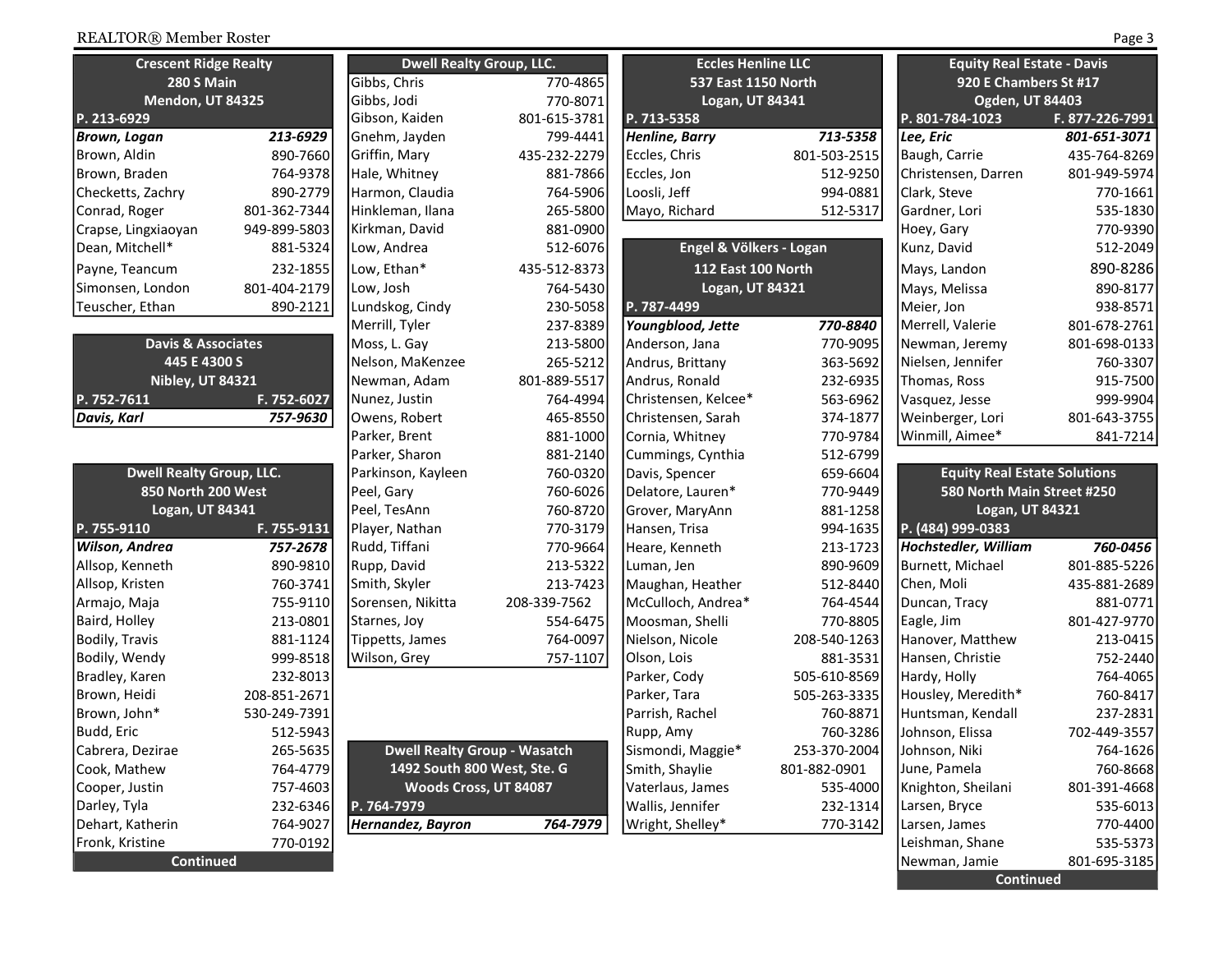| <b>Equity Real Estate Solutions</b>     |                 | <b>EXP Realty</b>                |                 | <b>Home Sales Real Estate</b>     |                 | <b>Keller Williams Success (Logan)</b> |              |
|-----------------------------------------|-----------------|----------------------------------|-----------------|-----------------------------------|-----------------|----------------------------------------|--------------|
| Nielsen, Chris                          | 757-5631        | 240 N. East Promontory, #200     |                 | P.O. Box 4792                     |                 | 33 N Main Logan 84321                  |              |
| Peterson, Corinn                        | 757-6765        | Farmington, UT 84025             |                 | Logan, UT 84323                   |                 | P. 435-919-7324                        |              |
| Porter, Nic                             | 535-1137        | P. 385-419-1397                  |                 | P. 232-6323                       | F. 800-901-1893 | Janke, Shawn                           | 801-540-3447 |
| Sessions, Diann                         | 730-6772        | Perkins, Kristin                 | 801-499-6087    | Honey, George                     | 232-6323        | Alberto, Miriam                        | 232-2587     |
| Smith, Jocelyn                          | 208-851-2611    | Lockhart, Jessica                | 480-760-5064    |                                   |                 | Burrell, Tyson                         | 770-2287     |
| Sorensen, Katana                        | 770-2001        | Smith, Jeff*                     | 881-5443        |                                   |                 | Clark, Austin                          | 801-821-6897 |
|                                         |                 |                                  |                 |                                   |                 | Cunningham, Amy                        | 890-3741     |
| <b>ERA Advantage Realty</b>             |                 | <b>Fathom Realty</b>             |                 | <b>Homebased REALTORS®</b>        |                 | Curtis, Coletyn                        | 262-1194     |
| 528 N. Main Street                      |                 | 1436 Legend Hills Dr. #130       |                 | P.O. Box 6003                     |                 | Hall, Tyson*                           | 208-241-7260 |
| Logan, UT 84321                         |                 | Clearfield, UT 84015             |                 | N. Logan, UT 84341                |                 | Hampton, Heidi                         | 999-3520     |
| P. 752-8222                             | F. 752-8333     | P. 385-429-7600                  |                 | P. 753-4577                       | F. 753-2272     | Huato, Christian*                      | 232-4920     |
| Harrison, Jay                           | 757-9999        | <b>Telford, Bill</b>             | 435-773-1946    | Thompson, Scott                   | 753-4577        | Jones, Eric                            | 764-1740     |
| Burnett, Kathleen                       | 881-1398        | Bell, Patrick                    | 770-2370        | Teters, Telma                     | 881-8037        | Jones, Isabel                          | 232-4719     |
| Copley, Arno                            | 757-4604        |                                  |                 |                                   |                 | King, Kevin                            | 232-0514     |
| Fidler, David*                          | 801-232-9959    | <b>Fieldhouse Properties</b>     |                 | <b>ICP Commercial Real Estate</b> |                 | King, Nanette                          | 232-6433     |
| Frazier, Joshua                         | 801-390-5858    | 1546 E 1425 N                    |                 | 255 South Main St., Ste. 100      |                 | Lambert, William*                      | 505-795-1108 |
| Hammond, Betty                          | 232-6642        | Logan, UT 84321                  |                 | Logan, UT 84321                   |                 | Olson, Sara                            | 232-6996     |
| Teuscher, Stephen                       | 760-5967        | P. 757-5368                      | F. 800-901-1893 | P. 213-9334                       |                 | Pierson, Jared                         | 799-4490     |
|                                         |                 | <b>Field, Kent</b>               | 757-5368        | Reeves, Ryan                      | 757-4445        | Schenk, Emily                          | 512-4709     |
| <b>ERA Brokers Consolidated (Ogden)</b> |                 | Fletcher, Max                    | 799-1902        | Kyle, Trevor                      | 801-815-7255    | Sharp, Jordan                          | 757-4029     |
| 215 25th Street                         |                 |                                  |                 | Otterby, Amy                      | 764-3034        | Thomas, Dan                            | 801-996-7653 |
| <b>Ogden, UT 8441</b>                   |                 |                                  |                 |                                   |                 | Thornton, Chelsea                      | 417-430-8229 |
| P. 801-627-6500                         | F. 752-8333     | <b>Golden Spike Realty Logan</b> |                 | <b>Immaculate Homes North</b>     |                 | Tolman, Emily                          | 237-3360     |
| Heap, Ethan*                            | 801-540-1500    | 2609 N. Main Street              |                 | 2 North Main Street #1            |                 |                                        |              |
| Dixon, Felicia*                         | 764-2641        | <b>Sunset, UT 84015</b>          |                 | Providence, UT 84332              |                 | <b>Lakeside Realty</b>                 |              |
|                                         |                 | P. 753-7474                      | F. 866-606-0867 | P. 787-8700                       | F. 512-7281     | 241 Hwy 89                             |              |
| <b>Excel Realty, Inc.</b>               |                 | <b>Hill, Robert</b>              | 801-390-3621    | Scholle, Chris                    | 801-668-5323    | Fish Haven, ID 83287                   |              |
| 2497 Windsor Manor Ct.                  |                 | Atkinson, Tiffany                | 232-3642        | Christensen, Anna                 | 512-0571        | P. 208-540-0137                        |              |
| South Jordan, UT 84095                  |                 | Calder, Jesse                    | 881-7246        | Christensen, Jason                | 512-7778        | Louden, Kitty                          | 208-540-0137 |
| P. 801-383-3252                         | F. 801-383-3253 | Fleming, Lori                    | 801-940-9560    |                                   |                 |                                        |              |
| Campbell, David                         | 801-809-9033    | Porter, Jordan                   | 801-589-6862    | Kartchner Homes, Inc.             |                 | <b>Lion Rock Real Estate</b>           |              |
| Hobbs, Clay                             | 801-721-9661    | Russell, Guy*                    | 801-888-2505    | P.O. Box 365                      |                 | 491 North Main                         |              |
|                                         |                 | Taylor, Justin                   | 232-2889        | Logan, UT 84323                   |                 | Logan, UT 84321                        |              |
| <b>Exit Realty Advantage</b>            |                 | Taylor, Melody                   | 232-4002        | P. 755-9530                       | F. 755-0051     | P. 757-4868                            |              |
| 517 N 2000 W Suite 4                    |                 | Taylor, Steven                   | 232-3890        | Musacchia, David                  | 881-1305        | John, Eric                             | 757-4868     |
| Marriott-Slaterville, UT 84404          |                 |                                  |                 | Backus, Charles                   | 770-7765        | Hemmert, Jessica                       | 801-648-6774 |
| P. 801-298-2865                         |                 | <b>Great American Realty</b>     |                 | Brady, Corey                      | 799-7000        | Jensen, Kambria                        | 213-5544     |
| Godfrey, Pam                            | 801-388-0123    | 2616 N. State Street             |                 | Kartchner, Kevin                  | 890-4988        | Pemberton, Chad                        | 801-565-9217 |
| Nelson, Holly                           | 237-7300        | Preston, ID 83263                |                 |                                   |                 | John, Karlie                           | 764-7283     |
|                                         |                 | P. 208-240-8296                  |                 |                                   |                 | Worthen, KaeLynn                       | 770-5390     |
|                                         |                 | <b>Judd, Paul</b>                | 208-240-8296    |                                   |                 |                                        |              |
|                                         |                 | Meade, James                     | 208-269-8407    |                                   |                 |                                        |              |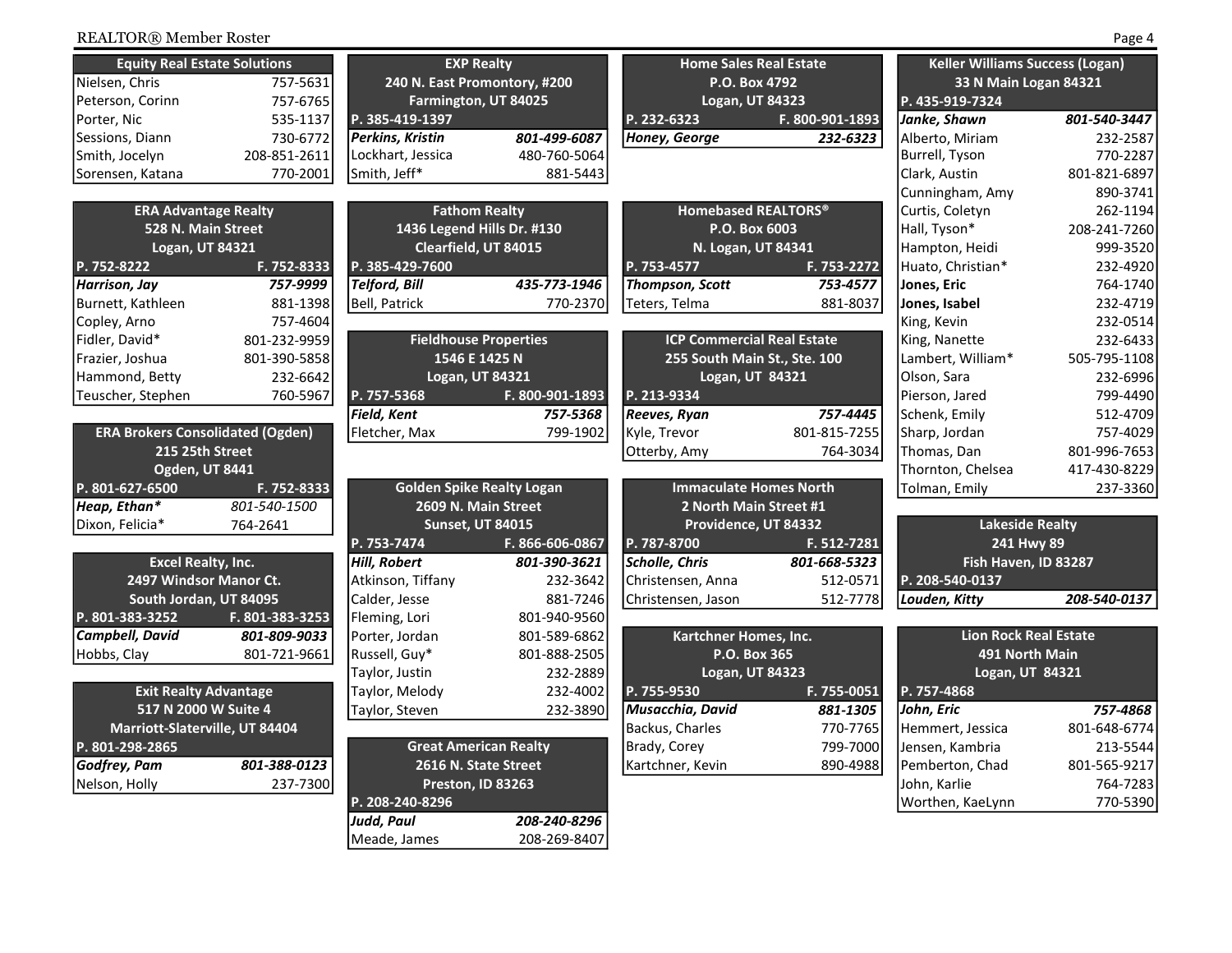| <b>Longhurst Real Estate</b>        |                 | <b>My Utah Agents</b>         |                 | <b>North Realty, LLC</b>           |              | <b>Parker Real Estate Services</b>    |              |
|-------------------------------------|-----------------|-------------------------------|-----------------|------------------------------------|--------------|---------------------------------------|--------------|
| 150 E 200 N, Ste. O                 |                 | 270 N. Main                   |                 | 2723 S. Hwy 89, Ste 1              |              | Jerome, Lou                           | 760-0107     |
| Logan, UT 84321                     |                 | Logan, UT 84321               |                 | Wellsville, UT 84339               |              | Kerr, David                           | 801-580-9239 |
| P. 512-8263                         |                 | P. 801-436-3204               | F. 752-1250     | P. 435-755-7700                    |              | Little, Vic                           | 757-6823     |
| Longhurst, Kade                     | 512-8263        | Bair, Angi                    | 881-4831        | <b>Cardall, Shelby</b>             | 801-717-8447 | McClellan, Tony*                      | 512-1430     |
| Anderson, Abbie                     | 881-9738        | Kilpack, Josephine            | 730-2795        | Benson, Elissa*                    | 435-890-9410 | Meacham, Laurie                       | 512-2518     |
| Arnell, Dallas                      | 890-3107        | Price, Travis*                | 890-0165        | Brann, Jeffrey                     | 208-284-3087 | Moon, Jeremy                          | 770-3484     |
| Bundy, Lindsey                      | 801-668-8275    | Siepert, Natasha              | 208-794-3713    | Campbell, Leann                    | 890-0715     | Parker, Blake                         | 757-7610     |
| Coggins, Douglas                    | 764-2735        | Tippetts, Brooklyn*           | 994-2214        | Hale, Lori                         | 881-6306     | Parker, Lance                         | 764-8561     |
| Garr, Marissa                       | 881-9972        | Williams, Kelsey              | 435-466-2748    | Hoffmann, Garry                    | 802-760-0678 | Parker, Shawn                         | 881-0891     |
| Gerrard, Katrina                    | 265-8165        |                               |                 | Huss, Celeste                      | 994-9551     | Purser, DelRay                        | 760-6262     |
| Godfrey, Jayden                     | 265-5378        |                               |                 | Jackman, Jennifer                  | 801-703-1956 | Thacker, Emmalee                      | 770-0877     |
| Godfrey, Lindsey                    | 512-9355        |                               |                 | Layton, Karen                      | 208-670-9550 | Vazquez, Ernesto*                     | 764-4893     |
| Hunsaker, Carson                    | 890-0015        |                               |                 | Moss, Stacy                        | 385-204-2131 | Wolfley, Shawn                        | 760-2191     |
| Hunsaker, Dan                       | 764-1457        |                               |                 | Palmer, Christina                  | 770-2997     | <b>Pinnacle Real Estate Brokerage</b> |              |
| Kartchner, Joni                     | 801-960-5967    |                               |                 | Parker, Jenelle                    | 314-8503     | P.O. Box 184                          |              |
| Longhurst, Katie                    | 512-8264        | <b>Nate's Real Estate LLC</b> |                 | Wilde, Shane                       | 801-682-3344 | Wellsville, UT 84339                  |              |
| Longhurst, Paul                     | 787-1177        | 207 W 3700 N                  |                 | Yorgason, Royce                    | 938-8450     | P.801-871-5830                        |              |
| Miller, Brandon                     | 787-0000        | Hyde Park, UT 84318           |                 |                                    |              | Leishman, Nate                        | 770-5900     |
| Olsen, Jacob                        | 890-2032        | P. 535-5334                   | F. 752-1250     | <b>Parker Real Estate Services</b> |              | Judd, Kallie*                         | 279-0570     |
| Owen, Shawn                         | 225-2692        | <b>Brog, Nathan</b>           | 535-5334        | 45 East 200 North #200             |              | Judd, Kelvin*                         | 640-4347     |
| Pack, Jill                          | 881-6250        |                               |                 | <b>Logan, UT 84321</b>             |              |                                       |              |
| Putt, James                         | 385-219-8298    |                               |                 | P. 755-9900                        | F. 755-9901  |                                       |              |
| Reynolds, Tabitha                   | 512-1698        | <b>Next Key</b>               |                 | Kerr, John                         | 757-7420     |                                       |              |
| Tolbert, Olga                       | 425-443-5229    | 1432 W 2125 S                 |                 | Anderson, Traci                    | 881-3817     | <b>Platinum Real Estate Group</b>     |              |
| Whitby, Ryan                        | 801-425-4459    | Wellsville, UT 84339          |                 | Bair, Ashlee                       | 770-1972     | 2 North Main, No. 11                  |              |
|                                     |                 | P. 801-755-2552               |                 | Bankhead, Kent                     | 770-9285     | Providence, UT 84332                  |              |
| <b>Market Edge Real Estate</b>      |                 | <b>Short, Ryan</b>            | 801-755-2552    | Baugh, Jennifer                    | 512-5128     | P. 213-9195                           | F. 514-1333  |
| 1312 West 800 North                 |                 | Bland, Myra                   | 512-2928        | Chatterton, Ashley                 | 760-5118     | Udy, Lisa                             | 881-3022     |
| Clinton, UT 84015                   |                 | Coleman, Erica*               | 279-4525        | Cordova, Zachary                   | 265-8131     | Clark, Colton                         | 208-339-8989 |
| P. 801-731-5080                     | F. 866-373-2254 | Owens, Spencer                | 916-749-0493    | Fielding, Kathryn                  | 760-0190     | Lilley, Felysha*                      | 757-4333     |
| Jones, Charles                      | 801-499-7062    | Parker, Cody                  | 505-610-8569    | Fielding, Marian                   | 770-4730     | Maughan, Andrea                       | 770-9066     |
|                                     |                 | Parker, Tara                  | 505-263-3335    | Fielding, Vern                     | 232-1998     | Morgan, Michaella                     | 232-6823     |
| <b>Mountain Retreat Real Estate</b> |                 | Rogers, Derick*               | 435-374-3269    | Fife, Kimball                      | 232-3307     | Spray, Cindy                          | 232-6339     |
| <b>P.O. Box 21</b>                  |                 | Rudd, Daina                   | 435-230-1315    | Gardner, Lori                      | 535-1830     | Thompson, Lisa                        | 757-8990     |
| <b>Auburn, WY 83111</b>             |                 | Short, Amanda                 | 801-671-1041    | Hall, Heather                      | 757-9786     | Williams, Darrel                      | 773-2749     |
| P. 208-339-3200                     | F. 307-241-3100 |                               |                 | Hanson, Steve                      | 757-2529     |                                       |              |
| Olsen, Ryan                         | 208-339-3200    |                               |                 | Harris, Blake                      | 757-9329     | <b>PlusPointe Real Estate</b>         |              |
| Budge, Holdon                       | 208-399-5409    | <b>North Park Realty, PC</b>  |                 | Hester, Amanda                     | 760-8717     | P.O. Box 444                          |              |
|                                     |                 | 721 North 200 West            |                 | Holmes, Allison                    | 213-5449     | Mendon, UT 84325                      |              |
|                                     |                 | American Fork, UT 84003       |                 | Jackson, Jeff                      | 764-3355     | P. 208-870-3399                       |              |
|                                     |                 | P. 753-4302                   | F. 866-260-9751 | Jensen, Eric                       | 770-7167     | Ludlow, Judith                        | 208-870-3399 |
|                                     |                 | <b>Bybee, Stephen</b>         | 512-3173        | Continued                          |              |                                       |              |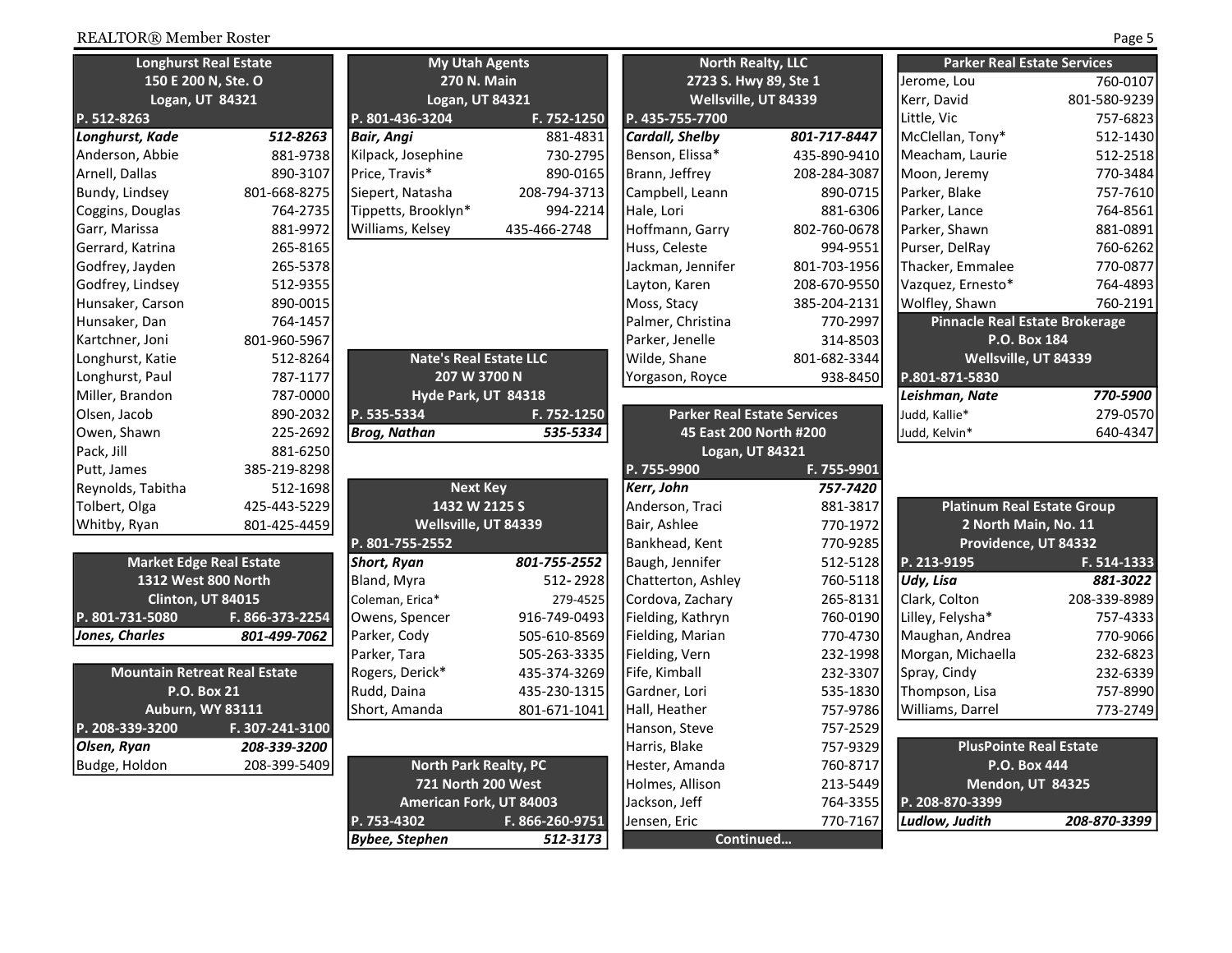| <b>Presidio Real Estate Cache Valley</b> |              | <b>Pro Realty Solutions</b>     |                      | Red Door Realtors <sup>®</sup>  |                     | <b>Shadow Mountain Realty</b>     |                            |
|------------------------------------------|--------------|---------------------------------|----------------------|---------------------------------|---------------------|-----------------------------------|----------------------------|
| 19 W. Center Street                      |              |                                 | 2225 Mt. Home Circle |                                 | 110 East 4000 North |                                   | 40 W Cache Valley Blvd #5A |
| Logan, UT 84321                          |              | <b>Cove, UT 84320</b>           |                      | Hyde Park, UT 84318             |                     | Logan, UT 84341                   |                            |
| P. 435-512-4608                          |              | P. 801-510-5919                 | F. 208-646-2028      | P. 435-232-3868                 |                     | P. 760-7929                       |                            |
| Perry, Steve                             | 890-6454     | Milligan, Kent                  | 801-510-5919         | Horman, Todd                    | 232-3868            | <b>Bodily, Dakota</b>             | 760-7929                   |
| Atkinson, Lesia                          | 999-9643     |                                 |                      |                                 |                     | Bear, Lynda                       | 760-8492                   |
| Axson, David                             | 799-9993     | <b>RE/MAX Excel</b>             |                      | <b>Refined Real Estate</b>      |                     | Hogan, Chase                      | 881-4789                   |
| Benson, Ryan                             | 230-8738     | 95 Golf Course Rd, No. 104      |                      | 2326 Washington Blvd, Ste. #204 |                     | Jess, Robert                      | 907-712-7153               |
| Christensen, Mark*                       | 801-643-0585 | Logan, UT 84321                 |                      | Ogden, UT 84401                 |                     | Olsen, Nancy                      | 760-4958                   |
| Coombs, Taylor                           | 801-510-7266 | P. 753-9448                     |                      | P. 435-512-9330                 |                     | Short, Isaac                      | 512-5379                   |
| Dhungel, Tulsi*                          | 435-374-6053 | Sanchez, Judith                 | 994-1111             | Spencer, Zach                   | 512-9330            | Thurston, Jacob                   | 764-5669                   |
| England, Brian                           | 801-807-8135 | Atkinson, Honeylyn              | 881-9693             | Burbank, Robert                 | 512-6247            |                                   |                            |
| England, Chantel                         | 801-388-8474 | Francis, Annette                | 465-8780             | Perez, Cesar                    | 232-4689            | <b>Shurtleff &amp; Associates</b> |                            |
| Funk, Chelsea                            | 512-4608     | Griffiths, Robert               | 530-277-2598         |                                 |                     | 128 N. Main Street                |                            |
| Lucas, Liberti*                          | 849-1546     | Newswander, Brady               | 994-8553             | <b>Return Properties LLC</b>    |                     | Logan, UT 84321                   |                            |
| Markham, Chelsey                         | 764-9298     | Rosser, Johnnie                 | 760-0639             | 120 W 1250 N Ste 210            |                     | P. 752-4118                       |                            |
| Mathis, Mario                            | 404-438-3711 | Sanchez, Carlos                 | 994-1112             | Logan, UT 84341                 |                     | <b>Shurtleff, Kim</b>             | 890-0911                   |
| Minton, Jessica                          | 890-6454     |                                 |                      | P. 435-554-1006                 |                     | Johnson, Kristen                  | 757-4055                   |
| O'Donnell Russ                           | 801-918-8932 | <b>Real Brokers, LLC</b>        |                      | Poppleton, Ethan                | 760-6934            | Stewart, Robert                   | 881-0102                   |
| Officer, Stephanie                       | 702-354-8564 | 310 N Main Street               |                      | Allred, Travis                  | 363-0071            | Wilcox, Lindsey                   | 757-3765                   |
| Olsen, Nick                              | 801-870-9036 | Heber City UT 84032             |                      | Anderson, Hayden                | 881-2730            |                                   |                            |
| Orr, Curtis                              | 559-0698     | 435-571-1175                    | 619-971-2490         | Butterfield, Spencer            | 385-280-8918        | <b>Stonegate Realty PLLC</b>      |                            |
| Parry, Debra                             | 757-7795     | Villarino, Bopi*                | 435-571-1175         | Calderwood, Kelly               | 232-2605            | 120 North 800 East                |                            |
| Parry, Dennis                            | 757-2222     |                                 |                      | Castor, Kathryn                 | 314-7930            | <b>Hyrum, UT 84319</b>            |                            |
| Pebley, Rachelle                         | 801-564-8528 |                                 |                      | Hansen, Natalie                 | 801-608-7443        | P. 245-7868                       |                            |
| Presbury, Lesley-Ann                     | 801-682-0255 | <b>Real Estate of Bear Lake</b> |                      | Hansen, Zac                     | 801-472-1588        | Douglass, Chris                   | 760-3312                   |
| Presbury, Stephen                        | 801-888-5225 | 10 S. Bear Lake Blvd.           |                      | Hawkes, Jason                   | 669-0766            | Christensen, Camden               | 757-0273                   |
| Richardson, Dewey                        | 213-0060     | Garden City, UT 84028           |                      | Huffman, Christopher            | 801-557-3170        | Francis, Spencer                  | 740-1364                   |
| Saxton, Dave                             | 232-6074     | P. 435-946-3500                 | F. 435-946-3510      | Murdock, Nathan*                | 230-5920            | Hansen, Debra                     | 512-7083                   |
| Saxton, Tori                             | 512-5031     | Mecham, Norman                  | 435-757-6278         | Poppleton, Shannon              | 213-7877            |                                   |                            |
| Shindelar, William                       | 999-4278     | Conder, Claudia*                | 801-541-3594         | Poulsen, Ken*                   | 435-512-3688        | <b>Suzanne Parker Realty, LLC</b> |                            |
| Tibbitts, MeKensey                       | 265-8382     | Eynon, Teri                     | 208-847-5263         |                                 |                     | P.O. Box 4282                     |                            |
| Tuttle, Aaron                            | 232-2441     | Hansen, Donna                   | 757-8498             | <b>Rogue Real Estate</b>        |                     | Logan, UT 84323                   |                            |
| Webb, Philip                             | 385-626-2943 | Williamson, Pauline             | 435-757-5692         | 14262 Highway 89                |                     | P. 770-3005                       |                            |
|                                          |              |                                 |                      | <b>Bloomimgton ID 83223</b>     |                     | Parker, Suzanne                   | 770-3005                   |
| <b>Presidio Real Estate IDAHO</b>        |              | <b>Recreation Realty</b>        |                      | P. 208-965-7252                 |                     |                                   |                            |
| 19 W. Center Street                      |              | 96 W. Logan Road, Ste. 1        |                      | Johnson, Stephanie              | 208-965-7252        |                                   |                            |
| Logan, UT 84321                          |              | Garden City, UT 84028           |                      |                                 |                     |                                   |                            |
| P. 435-512-4608                          |              | P. 435-946-2980                 | F. 435-946-3580      |                                 |                     |                                   |                            |
| <b>Parry, Dennis</b>                     | 435-757-2222 | Stevens, Penilee                | 757-3949             | <b>RND Properties Inc.</b>      |                     |                                   |                            |
| Fleming, Lori                            | 801-940-9560 | Berg, Cason*                    | 208-240-4259         | 899 W 5550 N                    |                     |                                   |                            |
| Parry, Debra                             | 757-7795     | Johnson, Kathleen               | 213-0073             | Smithfield, UT 84335            |                     |                                   |                            |
| Taylor, Steven                           | 232-3890     | Moldenhauer, Heather            | 801-618-7990         | P. 535-1050                     |                     |                                   |                            |
|                                          |              | Nelson, Mindy                   | 760-9365             | <b>Williams, Duane</b>          | 435-757-0436        |                                   |                            |
|                                          |              | Petersen, Tonya                 | 757-8008             | Flake, Joshua                   | 610-6358            |                                   |                            |

Williams, Julianna

801-787-1237